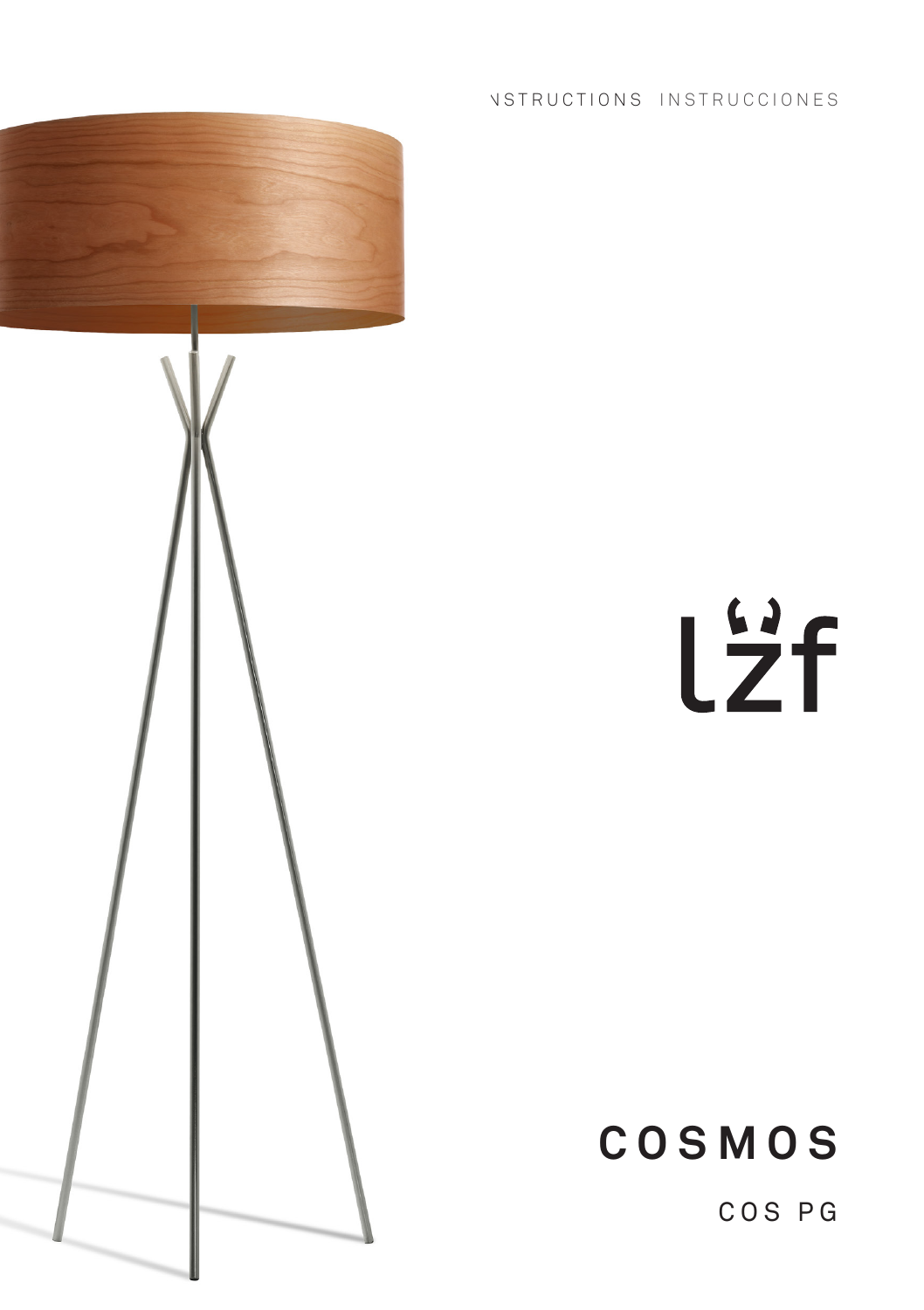### CONTENTS CONTENIDO



#### 1 Shade Pantalla 1 un.

- 2 Floor Pie 1 un.
- 3 Electrical cable Cable eléctrico  $1 \text{µm}$

### TECHNICAL SPECIFICATIONS ESPECIFICACIONES TÉCNICAS

### **Recommended bulb Bombilla recomendada**

**E27**

**LED Spherical DIM** 3 x 11 W max. LED regulable

Class II Clase II

**WEIGHT PESO**

Net Neto 4,6 Kg Gross Bruto 14.3 Kg

## WARNINGS ADVERTENCIAS

**Before assembly and installing this product, carefully read the following**:

Turn off the mains before installing the lamp. Dry location only. This lamp is for indoor use only.

**WOOD VENEER**: Due to the natural nature of the material sometimes one may note slight ondulations in the wood veneer. This is a natural reaction to humidity or different climatic conditions and should go away with use. Since wood is a natural material, a gradual change in tone may occur over time. Furthermore, if the lamps have been purchased at different times, there will be differences in colour and tone, particularly in light coloured veneers. Luziferlamps S.L. will not be held responsible for this.

INSTALLATION TIP: Make sure that the seam on your lamp shade is facing away from the main view of the fixture.

PROTECTIVE FILMS: Don't forget to remove all protective films from the acrylic surfaces of your lamp.

MORE INFO: http://www.lzf-lamps.com/guarantee/

**Antes de montar e instalar este producto lea atentamente**:

Desconectar la red eléctrica antes de instalar la luminaria. Ubicar en lugares secos. Luminaria para uso exclusivo en interior.

**MADERA**: Debido a la naturaleza y propiedades del material, puede percibir ondulaciones en la madera. Es una reacción naural a la humedad o las condiciones climáticas que suele desaparecer con el uso. Debido a que la madera es un material natural, pueden existir variaciones en el tono de ésta. Si las lámparas se adquieren en diferentes periodos de tiempo, pueden mostrar variaciones de color y tono sobretodo en las maderas de tonos claros. Luziferlamps S.L. no se hará responsable.

RECOMENDACIÓN: Asegúrese de que la junta de la chapa de su lámpara no queda situada en la vista principal.

ADHESIVOS PROTECTORES: Por favor, retirar los films adhesivos protectores del plexi glass de la lámpara.

MÁS INFORMACIÓN:

http://www.lzf-lamps.com/guarantee/



 $C \in$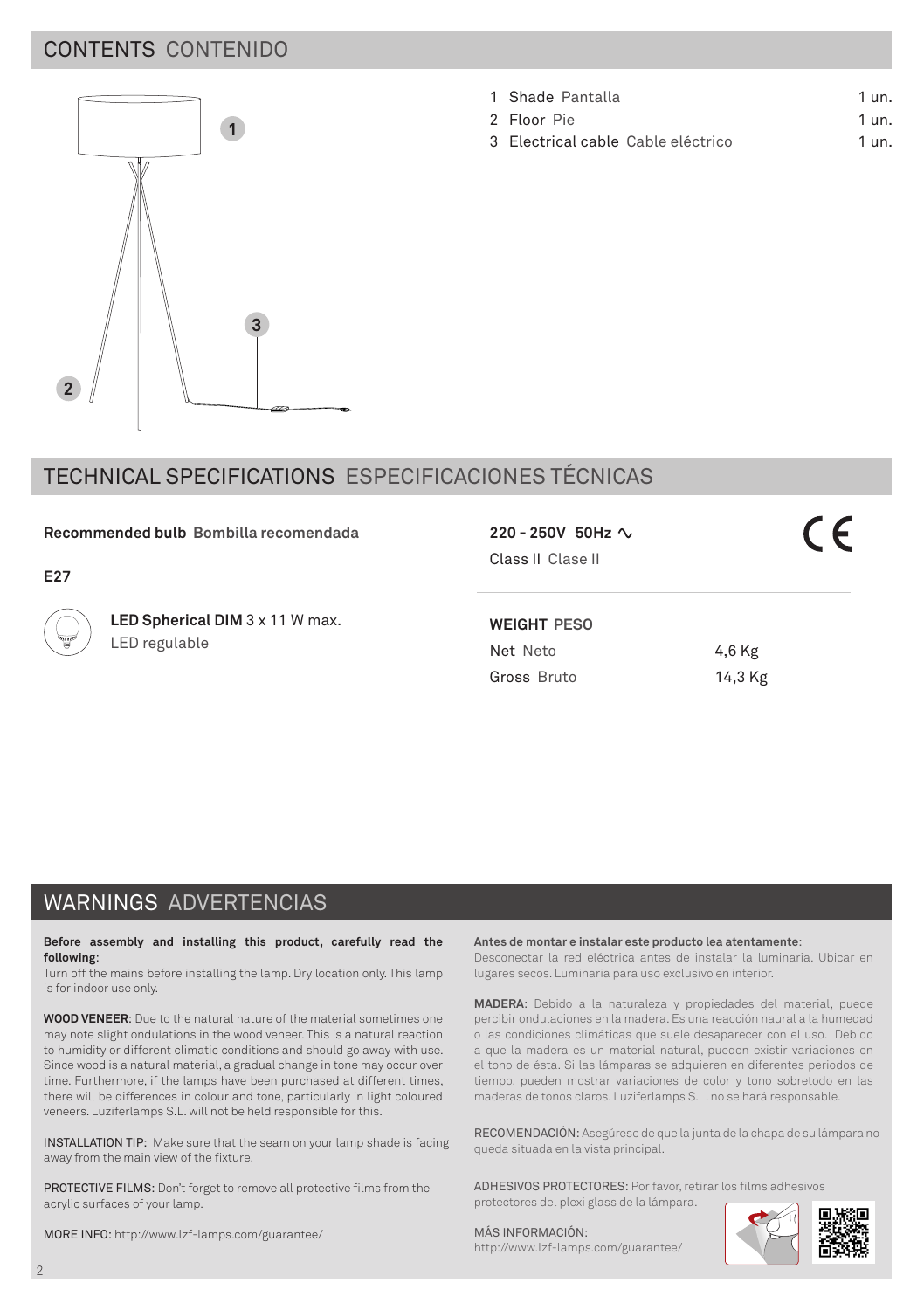### ASSEMBLY INSTRUCTIONS / INSTRUCCIONES DE MONTAJE



Install the bulb.

Instalar la bombilla.



**2**

**3**LINEAL DIMMER REGULADOR LINEAL Lamp **RESP** Lámpara

 Dimming MIN/MAX: Linear displacement.

 Regulación MIN/MAX: Desplazamiento lineal.